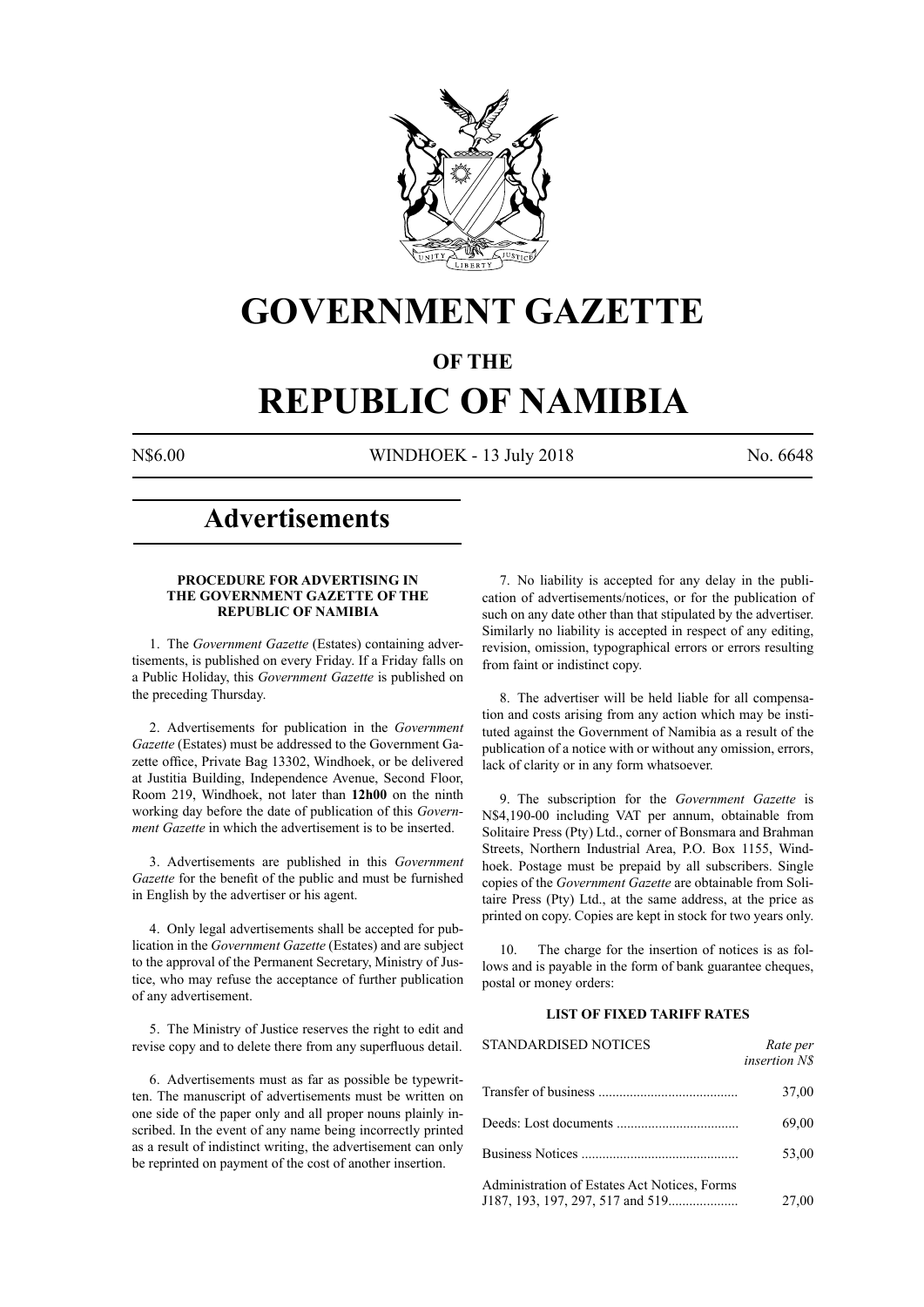| Insolvency Act and Companies Act Notices:                                                                                                                                                               | 48,00  |
|---------------------------------------------------------------------------------------------------------------------------------------------------------------------------------------------------------|--------|
| N.B. Forms 2 and 6 additional statements according<br>to word count table, added to the basic tariff.                                                                                                   | 333,00 |
| Naturalisation notices (including a reprint for the                                                                                                                                                     | 27,00  |
| Unclaimed moneys - only in the Government<br>Gazette, closing date 15 January (per entry of                                                                                                             | 13,00  |
|                                                                                                                                                                                                         | 53,00  |
|                                                                                                                                                                                                         | 27,00  |
| NON-STANDARDISED NOTICES                                                                                                                                                                                |        |
| Company notices:                                                                                                                                                                                        |        |
| Short notices: Meetings, resolutions, offers of<br>compromise, conversions of companies, voluntary<br>windings-up, etc.: closing of members' registers<br>for transfer and/or declarations of dividends | 120,00 |
| Declaration of dividends with profit statements,                                                                                                                                                        | 267,00 |
| Long notices: Transfers, changes in respect of<br>shares or capital, redemptions, resolutions,                                                                                                          | 373,00 |
|                                                                                                                                                                                                         | 120,50 |

# **FORM J 187**

# **LIQUIDATION AND DISTRIBUTION ACCOUNTS IN DECEASED ESTATES LYING FOR INSPECTION**

In terms of section 35(5) of Act 66 of 1965, notice is hereby given that copies of the liquidation and distribution accounts (first and final, unless otherwise stated) in the estates specified below will be open for the inspection of all persons interested therein for a period of 21 days (or shorter or longer if specially stated) from the date specified or from the date of publication hereof, whichever may be the later, and at the offices of the Master and Magistrate as stated.

Should no objection thereto be lodged with the Master concerned during the specified period, the executor will proceed to make payments in accordance with the accounts.

790/2010 BLOODSTAAN Diedrick, 44041408- 00115, Windhoek, 12 April 2010. Windhoek. Windhoek. Standard Executors & Trustees, P.O. Box 2164, Windhoek, Namibia.

1739/2017 HARTUNG Henry Johannes, 510206- 00071, Keetmanshoop, 2 October 2017. Anna Wilhelmina Harting, 52092900129. Windhoek. Keetmanshoop. Standard Executors & Trustees, P.O. Box 2164, Windhoek, Namibia.

269/2017 MUMBELA Chuma Annah, 850305- 10214, Katima Mulilo, 25 October 2016. Windhoek. Katima Mulilo. Standard Executors & Trustees, P.O. Box 2164, Windhoek, Namibia.

1493/2017 KARIGUB Christiaan, 82100510746, Erf No. 688, Nau-Aib Okahandja. Okahandja. Windhoek. Dr.

# SALES IN EXECUTION AND OTHER PUBLIC SALES:

|                                                               | 207,00 |
|---------------------------------------------------------------|--------|
| Public auctions, sales, tenders and welfare<br>organisations: |        |
|                                                               | 69.00  |
|                                                               | 171.00 |
|                                                               | 253.00 |

#### ORDERS OF THE COURT

| Provisional and final liquidations or                  |        |
|--------------------------------------------------------|--------|
|                                                        | 157,00 |
| Reduction of change in capital mergers, offers         |        |
|                                                        | 373,00 |
| Judicial managements, <i>curator bonis</i> and similar |        |
|                                                        | 373,00 |
|                                                        | 48,00  |
| Supersession and discharge of petitions (J.158)        | 40,00  |

11. The charge for the insertion of advertisements other than the notices mentioned in paragraph 10 is at the rate of N\$13,00 per cm double column. (Fractions of a cm must be calculated as a cm).

12. No advertisements shall be inserted unless the charge is prepaid. Cheques, drafts, postal or money orders must be made payable to the Ministry of Justice, Private Bag 13302, Windhoek.

Weder, Kauta & Hoveka Inc., 3rd Floor, WKH House, Jan Jonker Road, Ausspannplatz, P.O. Box 864, Windhoek, Namibia.

525/2018 BIDOLI Iole Lina, 4 April 1937, Windhoek. F.M. Oehl Trust cc, Unit 7, 32 Schanzen Road, P.O. Box 90290, Windhoek, Namibia.

538/2018 KLOSE Mona, 61040501354, Mariental. Dietmar Ernst Klose, 56011600034. Mariental. Windhoek. F.M. Oehl Trust cc, Unit 7, 32 Schanzen Road, P.O. Box 90290, Windhoek, Namibia.

981/2014 NAUKOSHO Ismael Jambeulu, 77072- 300058, Khomas Region. Windhoek. AngulaCo. Incorporated P.O. Box 3911, Windhoek.

1909/2017 SCHWARTZ Koos, 44060100706, Windhoek. Windhoek. Bank Windhoek Limited, Trust Department, P.O. Box 15, Windhoek.

276/2017 ROSSOUW Daniel Johannes, 38072- 100262, Tsumeb. Tsumeb. Windhoek. Bank Windhoek Limited, Trust Department, P.O. Box 15, Windhoek.

1315/2017 SIEPKER Magaretha Johanna, 35100- 700114, Windhoek. Windhoek. Bank Windhoek Limited, Trust Department, P.O. Box 15, Windhoek.

1408/2017 CLARKE Roderick Jesse Keniith, 66091600400, Swakopmund. Swakopmund. Windhoek. FNB Trust Services Namibia (Pty) Ltd, P.O. Box 448, Windhoek, Namibia.

442/2018 VAN LOGGERENBERG Joseph Heydenrych, 39050400108, No. 34 Spencer Street, Academia,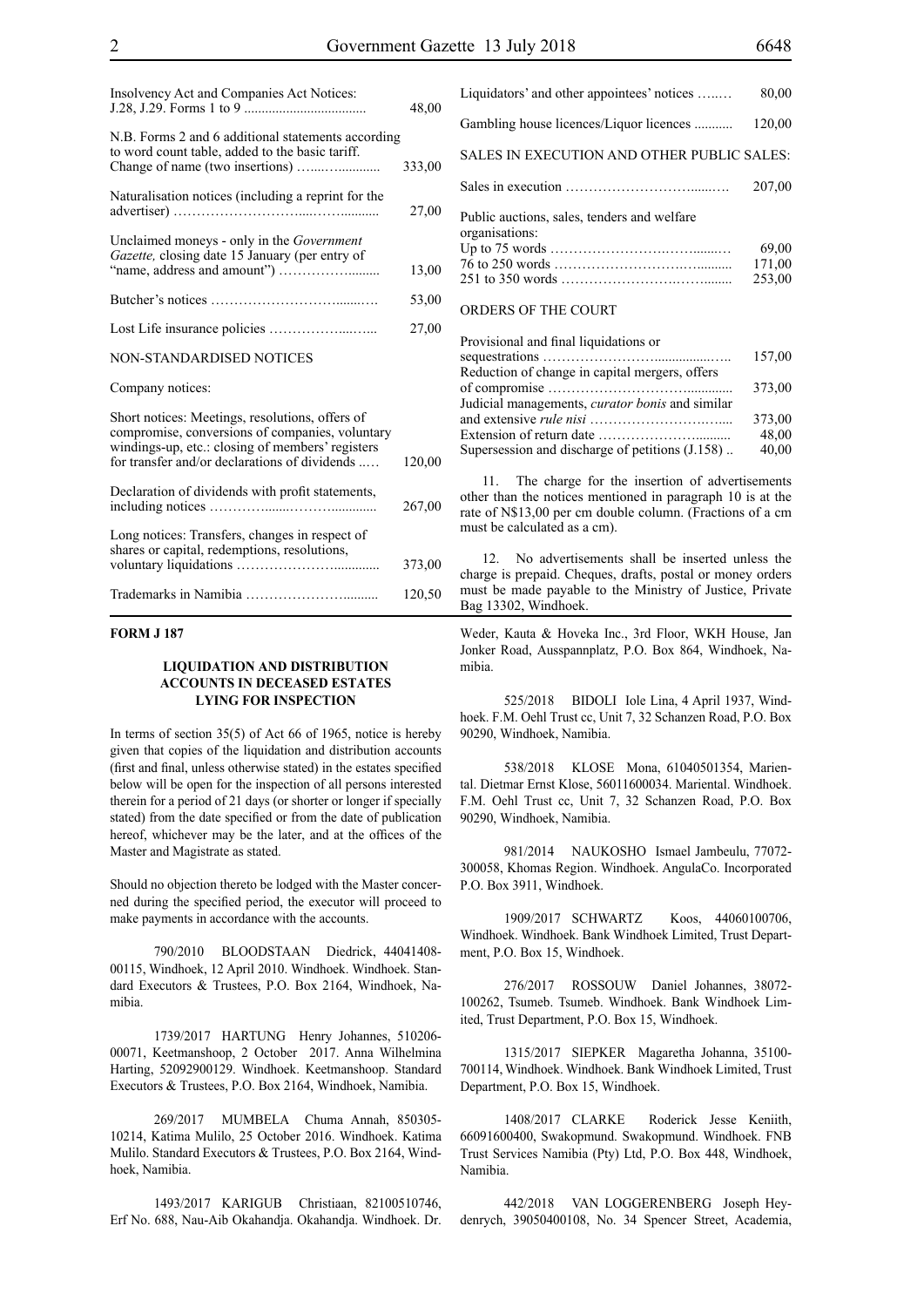Windhoek. Juliana van Loggerenberg, 42072900042. Windhoek. FNB Trust Services Namibia (Pty) Ltd, P.O. Box 448, Windhoek, Namibia.

732/2018 VAN DER BANK Andries Johannes, 59032400193, Windhoek. Emaline van der Bank, 61091600406. Windhoek. Windhoek. FNB Trust Services Namibia (Pty) Ltd, P.O. Box 448, Windhoek, Namibia.

948/2017 MURANGI Manfried, 76110900516, Erf No. 2251, Arandis. Swakopmund. Windhoek. Dr. Weder, Kauta & Hoveka Inc., 3rd Floor, WKH House, Jan Jonker Road, Ausspannplatz, P.O. Box 864, Windhoek, Namibia.

755/2016 LIEBENBERG Allen, 7001210100050, Windhoek. Pieter Daniel Theron, P.O. Box 25077, Windhoek, Namibia.

267/2016 BERENS Emma Rosa, 20101200285, Susanne Grau Heim Old Age Home, 29 Bismarck Street, Windhoek. Windhoek. Harald Hecht, P.O. Box 9779, Windhoek.

1088/2013 MUTUMBULWA Nicodemus, 550317- 00106, Erf 538, Oluno, Ondangwa. Amended. Windhoek. Ondangwa. P.D. Theron & Associates, P.O. Box 25077, Windhoek, Namibia.

1793/2016 GOTLIEB Gotlieb Fikameni, 550505- 03825, Oluvango Village, Outapi. Outapi. Windhoek. Lakay & Associates Trust, No. 23 NDC Regional Office Complex, Leo Shoopala Street, P.O. Box 2090, Oshakati, Namibia.

1012/2017 IITEMBU Helena, 58123100272, Oshitundu Village, Oshikuku. Oshakati. Windhoek. Lakay & Associates Trust, No. 23 NDC Regional Office Complex, Leo Shoopala Street, P.O. Box 2090, Oshakati, Namibia.

678/2017 MUATUNGANGE Hiningualai, 56012- 700210, Onague Village, Ohangwena. Eenhana. Windhoek. Lakay & Associates Trust, No. 23 NDC Regional Office Complex, Leo Shoopala Street, P.O. Box 2090, Oshakati, Namibia.

1518/2015 FREYGANG Karl Jacob, 32120200072, Erf No. 58 Blok, Rehoboth. Rehoboth. Windhoek. Lakay & Associates Trust, No. 23 NDC Regional Office Complex, Leo Shoopala Street, P.O. Box 2090, Oshakati, Namibia.

1052/2017 PINEHAS Augustus Mwatile, 47062- 600253, Okathitukashau Village, Ombalantu. Outapi. Windhoek. Lakay & Associates Trust, No. 23 NDC Regional Office Complex, Leo Shoopala Street, P.O. Box 2090, Oshakati, Namibia.

986/2016 JOHANNES Benyamen Tega, 761226- 00261, Onawa Village, Ondangwa. Ondangwa. Windhoek. Lakay & Associates Trust, No. 23 NDC Regional Office Complex, Leo Shoopala Street, P.O. Box 2090, Oshakati, Namibia.

411/2017 MUYOBA Doroty Kahimbi, 61091- 60400644, Erf No. 321, Attalia Street, Elisenheim, Windhoek. Katima Mulilo. Windhoek. Lakay & Associates Trust, No. 23 NDC Regional Office Complex, Leo Shoopala Street, P.O. Box 2090, Oshakati, Namibia.

1036/2018 LOWSOM Fanuel Pendapala, 16 October 2013, Onheleiwa Village, Ohangwena. Oshakati. Windhoek. Lakay & Associates Trust, No. 23 NDC Regional Office Complex, Leo Shoopala Street, P.O. Box 2090, Oshakati, Namibia.

1112/2015 FREYGANG Magrietha, 35083000075, Erf No. 58 Blok, Rehoboth. Rehoboth. Windhoek. Lakay & Associates Trust, No. 23 NDC Regional Office Complex, Leo Shoopala Street, P.O. Box 2090, Oshakati, Namibia.

1861/2015 IIFUGULA Simon Shikemweni, 5612- 1201037, Onyome Village, Ondangwa. Amended. Grootfontein. Windhoek. Lakay & Associates Trust, No. 23 NDC Regional Office Complex, Leo Shoopala Street, P.O. Box 2090, Oshakati, Namibia.

242/2018 SIMON Manase Nghipunya, 62020- 301652, Oshivelo, Oshikoto Region. Tsumeb. Windhoek. Lakay & Associates Trust, No. 23 NDC Regional Office Complex, Leo Shoopala Street, P.O. Box 2090, Oshakati, Namibia.

1113/2017 NAMWANDI Wilma N. Shiwa-omwenyo, 86120700560, Erf No. 4316, Valombola, Ongwediva. Amended. Oshakati. Windhoek. Lakay & Associates Trust, No. 23 NDC Regional Office Complex, Leo Shoopala Street, P.O. Box 2090, Oshakati, Namibia.

 $\frac{1}{2}$ 

# **FORM J 193**

#### **NOTICE TO CREDITORS IN DECEASED ESTATES**

All persons having claims against the estates mentioned below are hereby called upon to lodge their claims with the executors concerned, within 30 days (or otherwise as indicated) calculated from the date of publication hereof. The information is given in the following order: Estate number, surname and Christian names, date of birth, identity number, last address, date of death; surviving spouse's names, surname, date of birth and identity number; name and address of executor or authorised agent, period allowed for lodgement of claims if other than 30 days.

906/2018 HEVITA Jefta, Windhoek, 12 October 1939, 39101200534, Walvis Bay, 12 December 2017. Bank Windhoek Ltd, P.O. Box 15, Windhoek.

971/2018 TONNEMACHER Anna Maria Franziska, Windhoek, 27 January 1941, 41012700070, Upington, 24 June 2018. FNB Trust Services Namibia (Pty) Ltd, P.O. Box 448, Windhoek, Namibia.

990/2018 REICHERT Christiaan Louis, Windhoek, 21 August 1972, 72082100154, Windhoek, 15 June 2018. FNB Trust Services Namibia (Pty) Ltd, P.O. Box 448, Windhoek, Namibia.

989/2018 SIMENDA Simwanza, Windhoek, 25 September 1956, 56092500574, Windhoek, 15 June 2018. Doreen Sophia Simenda, 26 December 1962, 62122610034. FNB Trust Services Namibia (Pty) Ltd, P.O. Box 448, Windhoek, Namibia.

473/2018 ELS Daphne Dorothy, Windhoek, 8 July 1938, 38070800208, Room 228, Auas Hills Retirement Village, Windhoek. Standard Executors & Trustees, P.O. Box 2164, Windhoek, Namibia.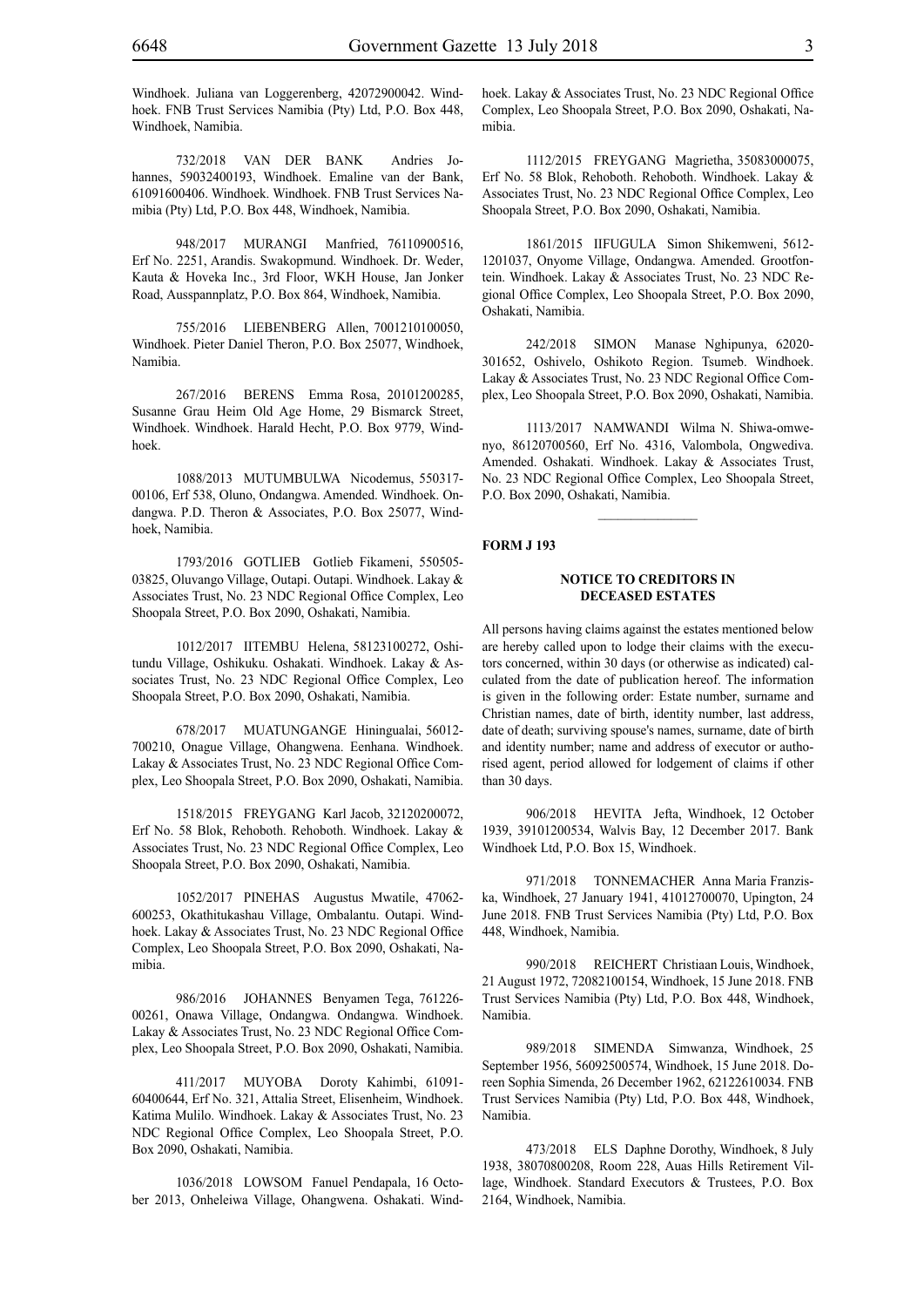923/2018 RITTER Waltraut Ilse, Windhoek, 1 March 1942, 42030100056, Windhoek, 4 June 2018. F.M. Oehl Trust cc, P.O. Box 90290, Windhoek.

306/2018 VAN DER WESTHUIZEN Petronella Angella Jacoba, Windhoek, 21 November 1928, 28112100039, His House Care Centre, Walvis Bay, Namibia, 16 December 2017. Old Mutual Trust, P.O. Box 165, Windhoek.

217/2018 RIEDEL Armin Siegfried Reidel, Windhoek, 8 April 1949, 49040800316, Farm Grunfeld No. 409, Gobabis District, 22 January 2018. Kempen-Maske Legal Practitioners, P.O. Box 55, Gobabis.

218/2018 RIEDEL Brunhild, Windhoek, 6 October 1951, 51100600337, Farm Grunfeld No. 409, Gobabis District, 22 January 2018. Kempen-Maske Legal Practitioners, P.O. Box 55, Gobabis.

882/2018 HEGER Frank Joachim, Windhoek, 21 February 1960, 60022100024, Farm Otjiruse No. 8, Okahandja, 7 June 2018. Capricorn Asset Management, P.O. Box 284, Windhoek.

908/2018 SWIEGERS Wotan Reynier Siegfried, Windhoek, 13 June 1946, 46061300026, No. 8 2nd Avenue, Swakopmund, Namibia, 30 May 2018. Pointbreak Trust and Estates (Pty) Ltd, P.O. Box 156, Windhoek.

1874/2016 IIYAMBO Frans, Windhoek, 3 November 1971, 71110300298, Windhoek, Khomas Region, 8 August 2002. Sisa Namandje & Co. Inc., No. 11 Robert Mugabe Street, Windhoek.

18/2018 MOUTON Abraham Johannes, Windhoek, 2 May 1954, 54050200120, Erf No. 892, Dorado Park, Windhoek, 23 November 2018. Lakay & Associates Trust, No. 23 NDC Regional Office Complex, Leo Shoopala Street, P.O. Box 2090, Oshakati, Namibia.

960/2018 HAIKOTI Faustina, Windhoek, 24 February 1956, 56022400368, Oiheke Village, Ombalantu, Outapi, 16 June 2018. Lakay & Associates Trust, No. 23 NDC Regional Office Complex, Leo Shoopala Street, P.O. Box 2090, Oshakati, Namibia.

739/2018 SAKARIAS Andreas Shivolo, Windhoek, 19 May 1958, 58051900596, Erf No. 2679, Strandloper Street, Walvis Bay, 6 September 2008. Lakay & Associates Trust, No. 23 NDC Regional Office Complex, Leo Shoopala Street, P.O. Box 2090, Oshakati, Namibia.

957/2018 LINUS Iimanuuela, Windhoek, 14 March 1952, 520314990001, Omashaka Location, Ondangwa, 6 June 2018. Lakay & Associates Trust, No. 23 NDC Regional Office Complex, Leo Shoopala Street, P.O. Box 2090, Oshakati, Namibia.

1312/2017 ANGUSTINA Immanuel, Windhoek, 20 March 1964, 6403200921, Erf No. 5248, Evululuko, Oshakti, 1 July 2017. Lakay & Associates Trust, No. 23 NDC Regional Office Complex, Leo Shoopala Street, P.O. Box 2090, Oshakati, Namibia.

958/2018 SHILUNGA Lahya Niitembu, Windhoek, 11 June 1963, 63061101136, Oshikwiyu Village, Oshakati, 25 January 2018. Lakay & Associates Trust, No. 23 NDC Regional Office Complex, Leo Shoopala Street, P.O. Box 2090, Oshakati, Namibia.

996/2018 EKANDJO Joseph, Windhoek, 17 June 1955, 55061700880, Ekolanaambo Village, Ondangwa, 16 September 2017. Lakay & Associates Trust, No. 23 NDC Regional Office Complex, Leo Shoopala Street, P.O. Box 2090, Oshakati, Namibia.

956/2018 SHIKONGO Petrina Nduuvu, Windhoek, 1 January 1965, 65010104385, Ombuga ya Munyoko Village, Oshakati, 20 May 2018. Lakay & Associates Trust, No. 23 NDC Regional Office Complex, Leo Shoopala Street, P.O. Box 2090, Oshakati, Namibia.

955/2018 HANGULA Tileinge, Windhoek, 16 November 1957, 571116110009, Erf No. 5248, Evululuko, Oshakati, 9 January 2018. Lakay & Associates Trust, No. 23 NDC Regional Office Complex, Leo Shoopala Street, P.O. Box 2090, Oshakati, Namibia.

914/2018 HAIMBONDI Phillemon Kaboy, Windhoek, 3 March 1970, 70030301548, Oshona Military Base, Okahandja, 25 May 2018. Lakay & Associates Trust, No. 23 NDC Regional Office Complex, Leo Shoopala Street, P.O. Box 2090, Oshakati, Namibia.

1502/2017 AMWAALANGA Selma Ndatoolewe, Windhoek, 2 December 1969, 69120200749, Erf No. 370, Oshifo, Ruacana, 21 August 2017. Lakay & Associates Trust, No. 23 NDC Regional Office Complex, Leo Shoopala Street, P.O. Box 2090, Oshakati, Namibia.

959/2018 SHITAATALA Pinehas, Windhoek, 6 January 1958, 58010600571, Olupemba Village, Oshakati, 9 November 2017. Lakay & Associates Trust, No. 23 NDC Regional Office Complex, Leo Shoopala Street, P.O. Box 2090, Oshakati, Namibia.

 $\frac{1}{2}$ 

**FORM 4**

# **LIQUIDATION ACCOUNTS AND PLANS OF DISTRIBUTION OR CONTRIBUTION IN SEQUESTRATED ESTATES OR COMPANIES BEING WOUND UP**

Pursuant to section 77 of the Co-operatives Act 1996 (as amended) notice is hereby given that the liquidation accounts and plans of distribution or contribution in the estates or companies/cooperatives mentioned below, will lie for inspection of creditors at the offices of the Registrar of Co-operatives, Luther Street, Windhoek and Investment Trust Company (Pty) Ltd .The particulars given are the following order: Name and description of estate/cooperative, description of account, place of account lying for inspection.

W30/17 **Obie Transport (Pty) Ltd** (In Liquidation). First and Final Liquidation and Distribution Account. Office of the Master of the High Court, Windhoek for a period of 14 days as from 13 July 2018. D.J. Bruni, Liquidator, Bruni & McLaren, P.O. Box 11267, Klein Windhoek.

 $\frac{1}{2}$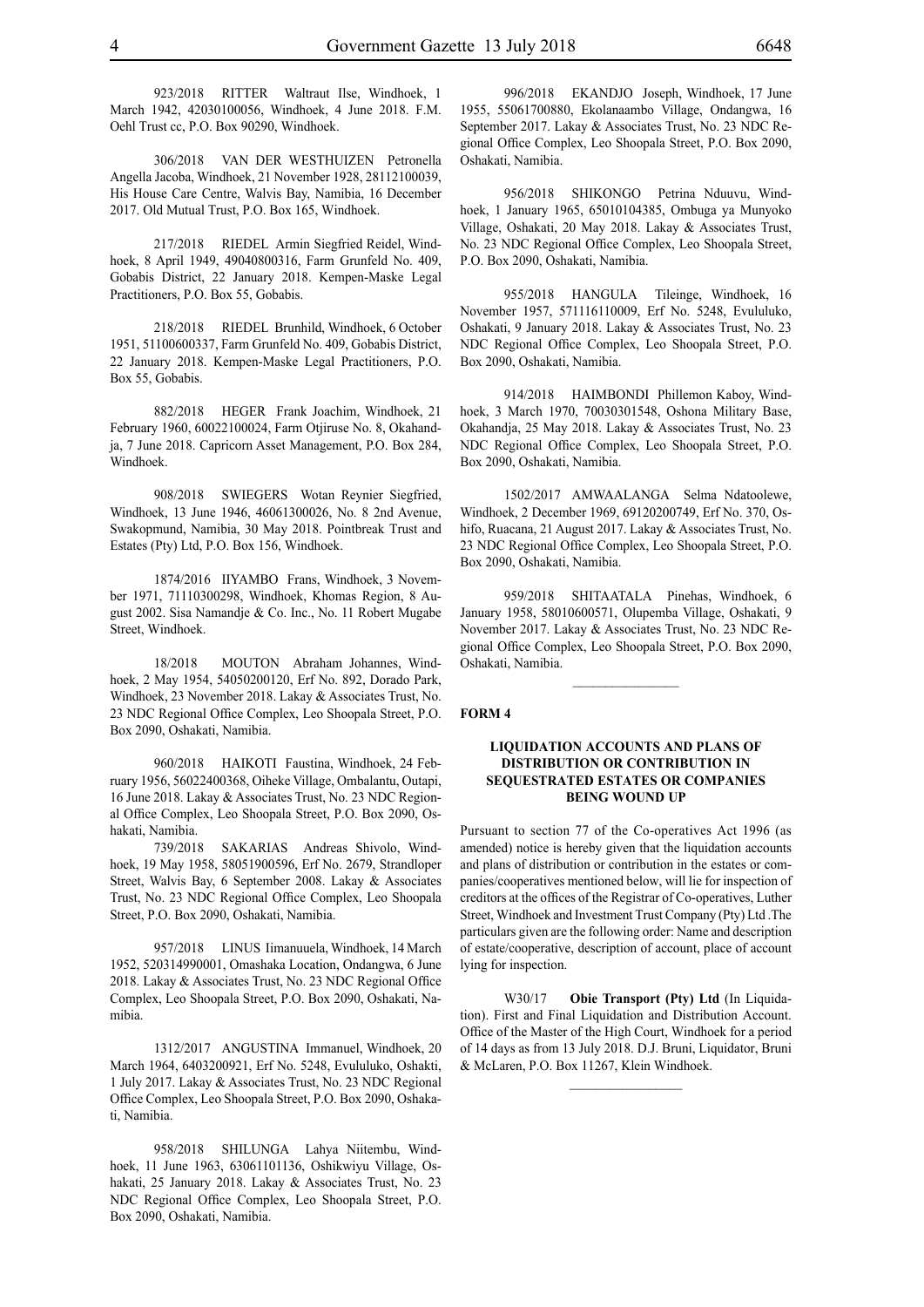# **IN THE MAGISTRATE'S COURT FOR THE DISTRICT OF WINDHOEK**

| <b>HELD AT WINDHOEK</b><br>In the matter between: | <b>CASE NO. 5149/2016</b>      |                   | In EXECUTION of a Judgment of the High Court of Namibia.<br>given on 1 December 2017, a Judicial Sale by PUBLIC AUC-<br>TION will be held of and at the undermentioned immovable<br>property on 26 JULY 2018 at 12h00 at Farm Frischgewaagd |
|---------------------------------------------------|--------------------------------|-------------------|---------------------------------------------------------------------------------------------------------------------------------------------------------------------------------------------------------------------------------------------|
|                                                   |                                |                   | no 289, Khomas District, Windhoek of a:                                                                                                                                                                                                     |
| <b>FALKENSTEIN CHUR</b>                           |                                |                   |                                                                                                                                                                                                                                             |
| <b>INVESTMENT CC</b>                              | <b>Execution Creditor</b>      | <b>CERTAIN:</b>   | Remaining Extent of Farm "Frischge-<br>waagd", No. 289                                                                                                                                                                                      |
| and                                               |                                |                   | (Registration Division "K")                                                                                                                                                                                                                 |
|                                                   |                                |                   | Khomas Region                                                                                                                                                                                                                               |
| <b>MAGNET BUREAU DE</b>                           |                                |                   |                                                                                                                                                                                                                                             |
| <b>CHANGE (PTY) LTD</b>                           | <b>First Execution Debtor</b>  | <b>MEASURING:</b> | 2720,8233 (two seven two nil comma                                                                                                                                                                                                          |
| <b>OUENONIA MAGDALAENA</b>                        |                                |                   | eight two three three) hectares                                                                                                                                                                                                             |
| VAN LUTTICHAU                                     | <b>Second Execution Debtor</b> |                   |                                                                                                                                                                                                                                             |

#### **NOTICE OF SALE IN EXECUTION**

In pursuance of judgment granted on **7 November 2016**, the following immovable property will be sold "voetstoots" by the Messenger of the Court for the District of **Windhoek** on **TUESDAY, 31 JULY 2018** at **10h00**:

CERTAIN: Erf 750, Olympia (Extension No 1) SITUATE: In the Municipality of Windhoek (Registration Division "K") Khomas Region MEASURING: 1367 (one three six seven) square metres HELD BY: Deed of Transfer No T 525/2014 CLAIM BY PREFERENT (a) Renounce his preference and any right to preference as holder of a life long usufruct over CERTAIN: Remaining Extent of Farm "Frischgewaagd", No. 289 (Registration Division "K") Khomas Region MEASURING: 2720,8233 (two seven two nil comma eight two three three) hectares HELD BY: Deed of Transfer No. T411/2000

IMPROVEMENTS: 4 x Bedrooms, 2 x Bathrooms, Open Plan Lounge / Dining Room / Kitchen, Laundry, Scullery, Family Room, Guest The "Conditions of the Sale in Execution" will lie for inspection at the office of the Messenger of the Court in Windhoek, SUBJECT TO ALL THE TERMS AND CONDITIONS CON-TAINED THEREIN AND ESPECIALLY SUBJECT TO A LIFE-LONG USUFRUCT IN FAVOUR OF PETER KELL-NER, IDENTITY NUMBER: 41072100150, UNMARRIED, AS CREATED BY VIRTUE OF NOTARIAL DEED OF CES-SION OF USUFRUCT NO. K27/2000S, PREFERENCE IN RESPECT OF WHICH IS WAIVED AS HEREINAFTER SET **OUT** 

> In favour of the bond wich is registered over the said property by Marion Angelika Barth, Identity Number: 76011300014, married our of community of property in favour of

> FIRST NATIONAL BANK OF NAMIBIA LIMITED (No. 2002/0180)

> (b) To declare that the bond registered as aforementiond shall have preference over the above referred to usufruct; that the mortagee shall be entitled to sell the property in execution free of the usufruct, and to apply the proceeds of such sale on the account for monies due in terms of the said bond in preference over any other claim which the usufructuary may have.

The property consist of the following althought nothing is this respect is guarenteed: Main House and Guest Cottage Out Building with Double Garage A Barn 7 Brick workers Houses Defendant Horse Stables

Duvenhage, at the undermentioned address.

DATED at WINDHOEK this 6th day of JUNE 2018.

and at the offices of the Plaintiff's Legal Practitioners, Etzold

Bedroom, Study, Double Garage

ETZOLD - DUVENHAGE LEGAL PRACTITIONER FOR Plaintiff PHILADELPHIA HOUSE, SUITE NO. 1 NO. 6 NEWTON STREET WINDHOEK

CREDITOR: N\$1 326 050.00

# **IN THE HIGH COURT OF NAMIBIA, MAIN LOCAL DIVISION, WINDHOEK Case Nr. HC-MD-CIV-ACT-CON-2017/01911**

In the matter between:

| FIRST NATIONAL BANK OF NAMIBIA LTD | Plaintiff |
|------------------------------------|-----------|
| and                                |           |

**MARION ANGELIKA BARTH** 

# **NOTICE OF SALE IN EXECUTION**

HELD BY: Deed of Transfer No. T411/2000

Subject to all the terms and conditions contained therein and especially subject to the governing life-long usufruct in favour of Peter Kellner, Identity Number: 41072100150, unmarried, and in particular that the said Peter Kellner on 6 May 2015: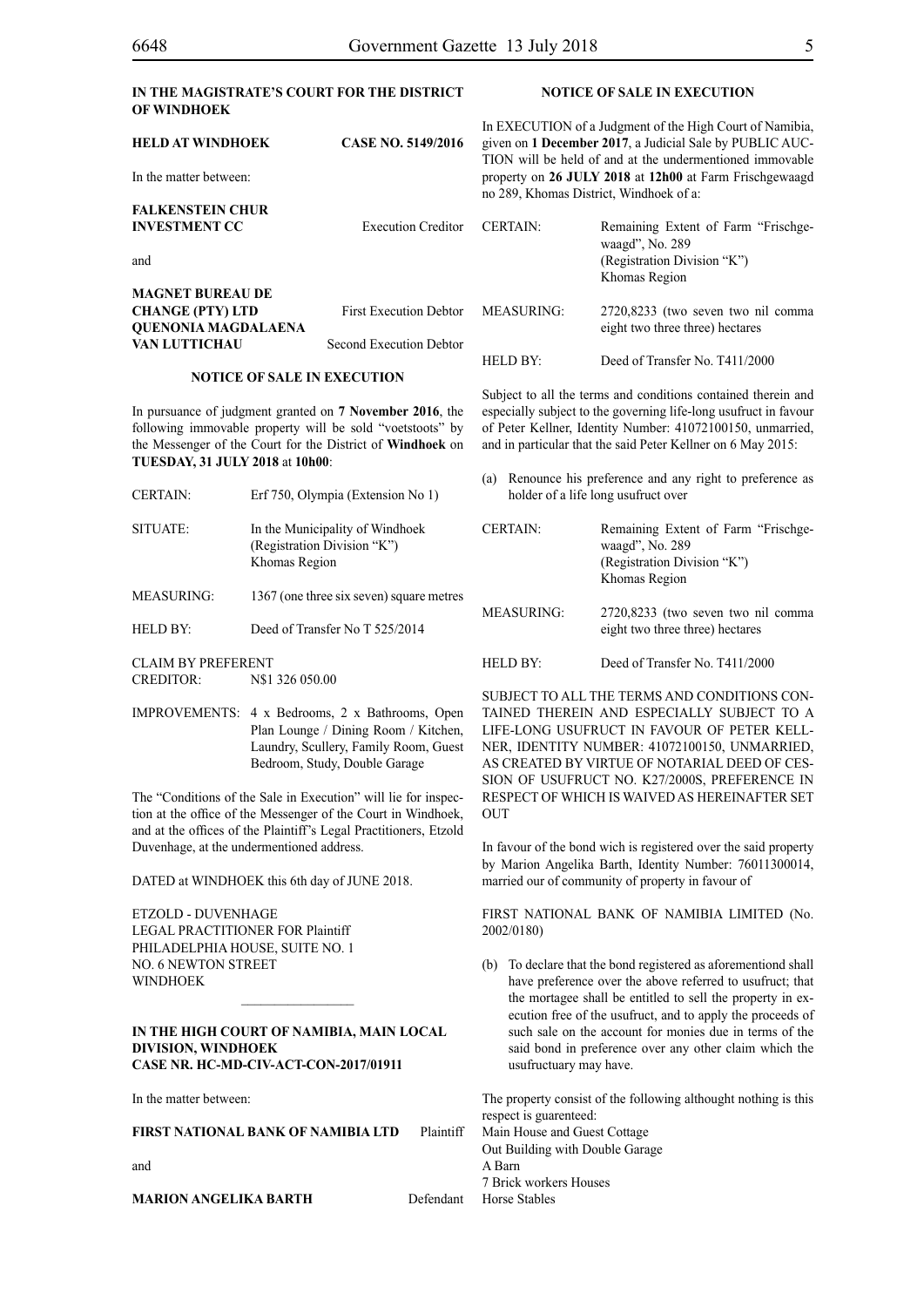The property will be sold by the Deputy Sheriff to the highest bidder subject to the conditions of sale.

The conditions of sale to be read out by the Deputy Sheriff, Windhoek, at the time of the sale and which conditions may be inspected prior to the sale at the offices of the Deputy Sheriff Windhoek, and at the offices of ENSafrica Namibia (incorporated as Lorentz Angula Inc.), Ground Floor, Unit 4, Ausspann Plaza, Dr. Agostinho Neto Road, Windhoek.

Dated at WINDHOEK on this 25th of JUNE 2018.

ENSafrica Namibia (incorporated as LorentzAngula Inc.) Ground Floor, Unit 4, Ausspann Plaza Dr. Agostinho Neto Street WINDHOEK

**Case NO. HC-MD-CIV-ACT-CON-2017/02977 IN THE HIGH COURT OF NAMIBIA MAIN LOCAL DIVISION, WINDHOEK**

 $\frac{1}{2}$ 

In the matter between:

# **STANDARD BANK NAMIBIA LIMITED** Plaintiff

and

# **REGINALD ROGER HOFFMAN** Defendant

#### **NOTICE OF SALE IN EXECUTION**

In EXECUTION of a Judgment of the High Court of Namibia, given on **16 March 2018,** a Judicial Sale by PUBLIC AUC-TION will be held of and at the undermentioned immovable property on **25 JULY 2018** at **11h00** at Erf 382 (A PORTION OF ERF 358) USAKOS of a:

| <b>CERTAIN:</b>   | Erf No. 382 (A portion of Erf 358)<br>Usakos                          |
|-------------------|-----------------------------------------------------------------------|
| SITUATE:          | In the town of Usakos<br>(Registration Division "H")<br>Erongo Region |
| <b>MEASURING:</b> | 1 303 (one three nil three) square metres                             |
| <b>HELD BY:</b>   | Deed of Transfer No. T 6007/2011                                      |
| SUBJECT:          | to all the terms and conditions contained<br>therein                  |

The following improvements are on the property (although nothing in this respect is guaranteed):

1 x kitchen; 1 x lounge; 3 x bedrooms; 1 x bath / toilet; 1 x garage; 1 x Bachelors Flat.

The property will be sold by the Deputy Sheriff to the highest bidder subject to the conditions of sale.

The conditions of sale to be read out by the Deputy Sheriff, Usakos, at the time of the sale and which conditions may be inspected prior to the sale at the offices of the Deputy Sheriff Usakos, and at the offices of ENSafrica Namibia (incorporated as Lorentz Angula Inc.), Ground Floor, Unit 4, Ausspann Plaza, Dr. Agostinho Neto Road, Windhoek.

Dated at WINDHOEK on this 29th of MAY 2018.

ENSafrica Namibia (incorporated as LorentzAngula Inc.) Ground Floor, Unit 4, Ausspann Plaza DR. AGOSTINHO NETO STREET **WINDHOEK** 

**IN THE MAGISTRATE COURT FOR THE DISTRICT OF WALVIS BAY** 

 $\frac{1}{2}$ 

**HELD AT WALVIS BAY CASE NO: 995/2016**

In the matter between:

**WISPECO NAMIBIA (PTY) LTD** Plaintiff/

Judgment Creditor

and

**HERMANUS JACOBUS SCHOLTZ** Defendant/

Judgment Debtor

#### **NOTICE OF SALE IN EXECUTION**

IN THE EXECUTION of a Judgment granted by the Magistrate Court of Namibia the following immovable property will be sold "voetstoots" by the Deputy Sherriff of the Court on **FRIDAY, 20 JULY 2018** at **10h00** at:

CERTAIN: Erf No. 2501, Walvisbay (Extension No. 7) as shown and more fully described in Deed of Transfer No.T 0020/2010 SITUATE: Municipality of Walvis Bay (Registration Division "F") Erongo Region MEASURING 1077 square metres HELD BY Deed of Transfer No. T 4998/2006

# RESERVED PRICE:

- a) N\$400,000.00 (CAP) and N\$60,000.00 (ADD) for Mortgage Bond B 0046/2010 - NedBank;
- b) Outstanding levies, rates and taxes;
- c) Messenger's fees;

# THE PROPERTY CONSISTS OF:

7 Garages & Hobby room, Kitchen, Living room (Lounge), 3 Bedrooms, Bathroom with shower toilet, Main Bedroom with on-suite bathroom with bath, toilet  $&$  washing basin Foundation layed in the back yard for 2 bedrooms flat. Built-in cupboards in all bedrooms and kitchen.

The "Conditions of Sale in Execution" will lie for inspection at the office of the Deputy Sherriff in Windhoek, and at the Head Office of Plaintiff in Windhoek at Plaintiff's Attorneys, Köpplinger Boltman at the under mentioned address.

DATED at WINDHOEK this 31st day of MAY 2018.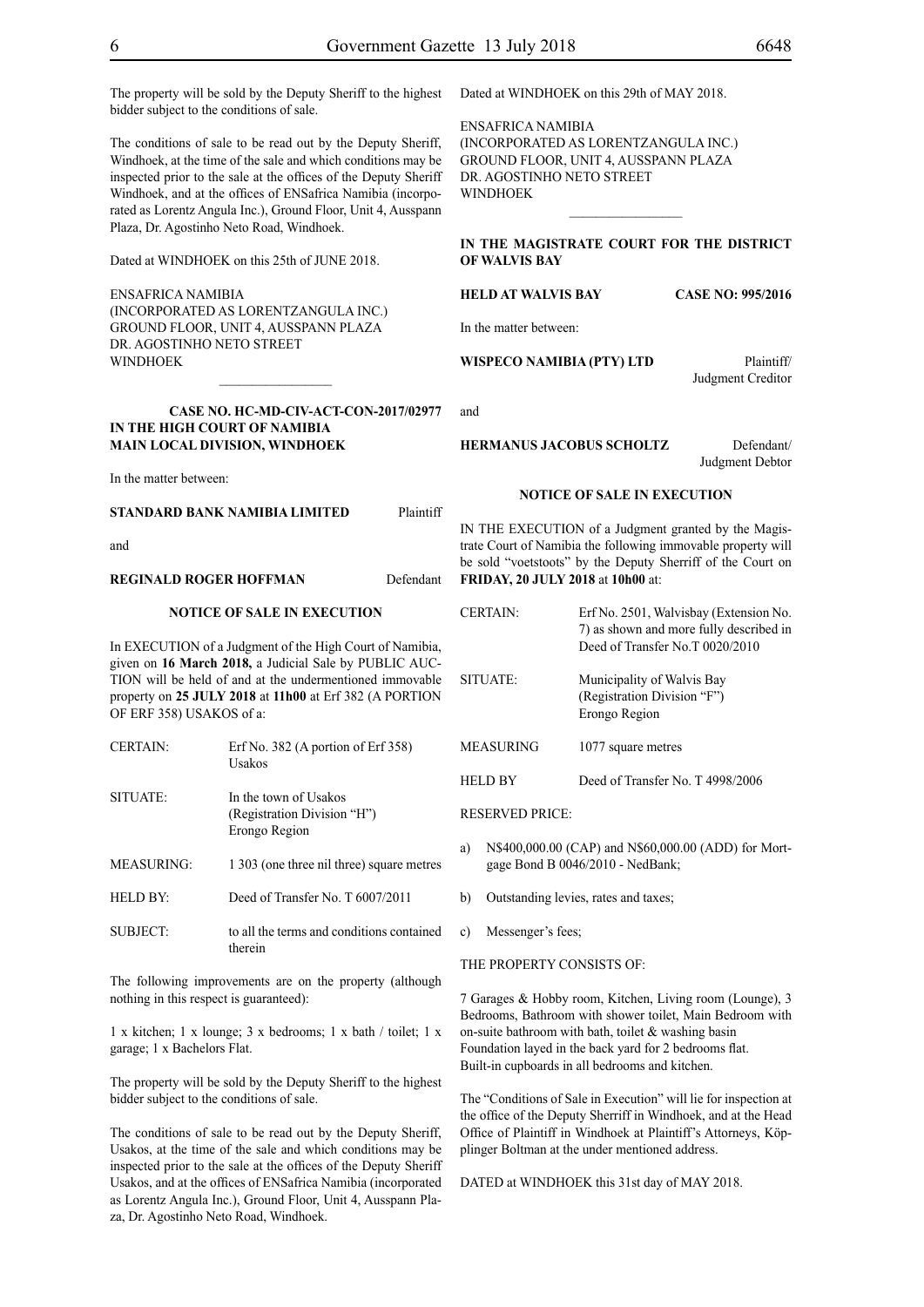**Defendant** 

| KÖLINGER LINGER BOLTMAN                   |
|-------------------------------------------|
| LEGAL PRACTITIONER FOR EXECUTION CREDITOR |
| NO 10 JAKARANDA STREET                    |
| SUIDERHOF                                 |
| WINDHOEK)                                 |
|                                           |

 $\frac{1}{2}$ 

**CASE No. I 3107/2015**

**IN THE HIGH COURT OF NAMIBIA**

In the matter between:

| ELIFAS HAILAPA |  |
|----------------|--|
|                |  |

# **NOTICE OF SALE IN EXECUTION OF IMMOVABLE PROPERTY**

Pursuant to a Judgment of the above Honourable Court granted on **20 JUNE 2016** the following immovable property will be sold without reserve and voetstoots by the Deputy Sheriff of the District of **TSUMEB** on **27 JULY 2018** at **10h30** RE-MAINING EXTENT OF PORTION 1 (URUPUPA) OF THE CONSOLIDATED FARM RIETFONTEIN NO. 44.

**FIRST NATIONAL BANK OF NAMIBIA LTD** Plaintiff and **DAWID HANGULA HIKUMWAH** Defendant **NOTICE OF SALE IN EXECUTION OF IMMOVABLE PROPERTY** Pursuant to a Judgment of the above Honourable Court granted on **5 NOVEMBER 2010**, the following immovable property will be sold without reserve and voetstoots by the Deputy Sheriff of the District of **WINDHOEK** on **24 JULY 2018** at **12h00**  at ERF NO. 38, BACON STREET, ACADEMIA, WIND-HOEK. CERTAIN Erf No. 38, Bacon Street, Academia SITUATE: In the Municipality of Windhoek (Registration Division "K") MEASURING 1 122 (one thousand one hundered and twenty two) square metres CONSISTING OF 1 Dwelling, 1 Lounge, 1 Dinning room, 1 Kitchen, 3 Bedrooms, 1 Bathroom, 1 W/C. CERTAIN Remaining extent of Portion 1 (Urupupa) of the consolidated Farm Rietfontein No. 44 SITUATE: (Registration Division "B") Otjozondjupa Region MEASURING 4345,1859 (four three four five comma one eight five nine) hectares CONSISTING OF Residential Facilities: 1 x Main House: 4 Bedrooms, Lounge, Kitchen, Bathroom, Toilet, Office and Scullery, 1 x Storeroom with double garage, x8 servants Quarter and a carport Fencing: Boundary fence is stock proof on standard timber poles and timber Droppers, there are 22 internal camps Water Infrastructure: There is one functional borehole of 150m deep. Installed with a submersible pump on censored electricity. Water storage facilities include; 2x GCIS water reservoir, lx steel, lx double sided concrete and 2x rubber drinking troughs. 2x 1500L, lx 1000L, PVC and 4x CIS water tanks. The "Conditions of Sale-in-Execution" will lie for inspection

Outside building: 1 Servant quarter, 1 Shower & w/c. at the office of the Deputy Sheriff at TSUMEB and at the Head Office of Plaintiff at WINDHOEK and Plaintiffs Attorneys,

The "Conditions of Sale-in-Execution" will lie for inspection at the office of the Deputy Sheriff at WINDHOEK and at the Head Office of Plaintiff at WINDHOEK and Plaintiffs Attorneys, Fisher, Quarmby & Pfeifer, at the undermentioned address.

Dated at WINDHOEK this 30th day of MAY 2018.

FISHER, QUARMBY & PFEIFER LEGAL PRACTITIONER FOR Plaintiff c/o Robert Mugabe & Thorer Streets entrance on Burg Street  $P$  O BOY 37 WINDHOEK

**IN THE HIGH COURT OF NAMIBIA**

# **NOTICE OF LOST LAND TITLE F 735**

 $\frac{1}{2}$ 

Fisher, Quarmby & Pfeifer, at the undermentioned address.

Dated at WINDHOEK this 24TH day of MAY 2018.

FISHER, QUARMBY & PFEIFER LEGAL PRACTITIONER FOR Plaintiff c/o Robert Mugabe & Thorer Streets

entrance on Burg Street

 $PO$  BOX 37 **WINDHOEK** 

Notice is hereby given that We, **V T VAN WYK ATTOR-NEYS**, intent to apply for a certified copy of:

|                                                       | <b>CASE NO I 1432/2016</b> | <b>CERTAIN:</b> | Erf No. Rehoboth F 735                                                  |
|-------------------------------------------------------|----------------------------|-----------------|-------------------------------------------------------------------------|
| In the matter between:-                               |                            | MEASURING:      | 750 (seven five nil) square metres                                      |
| <b>AGRICULTURAL BANK OF</b><br><b>NAMIBIA LIMITED</b> | Plaintiff                  | SITUATE:        | In the Town of Rehoboth<br>(Registration Division "M")<br>Hardap Region |
| and                                                   |                            | HELD BY:        | Land Title No. F 735                                                    |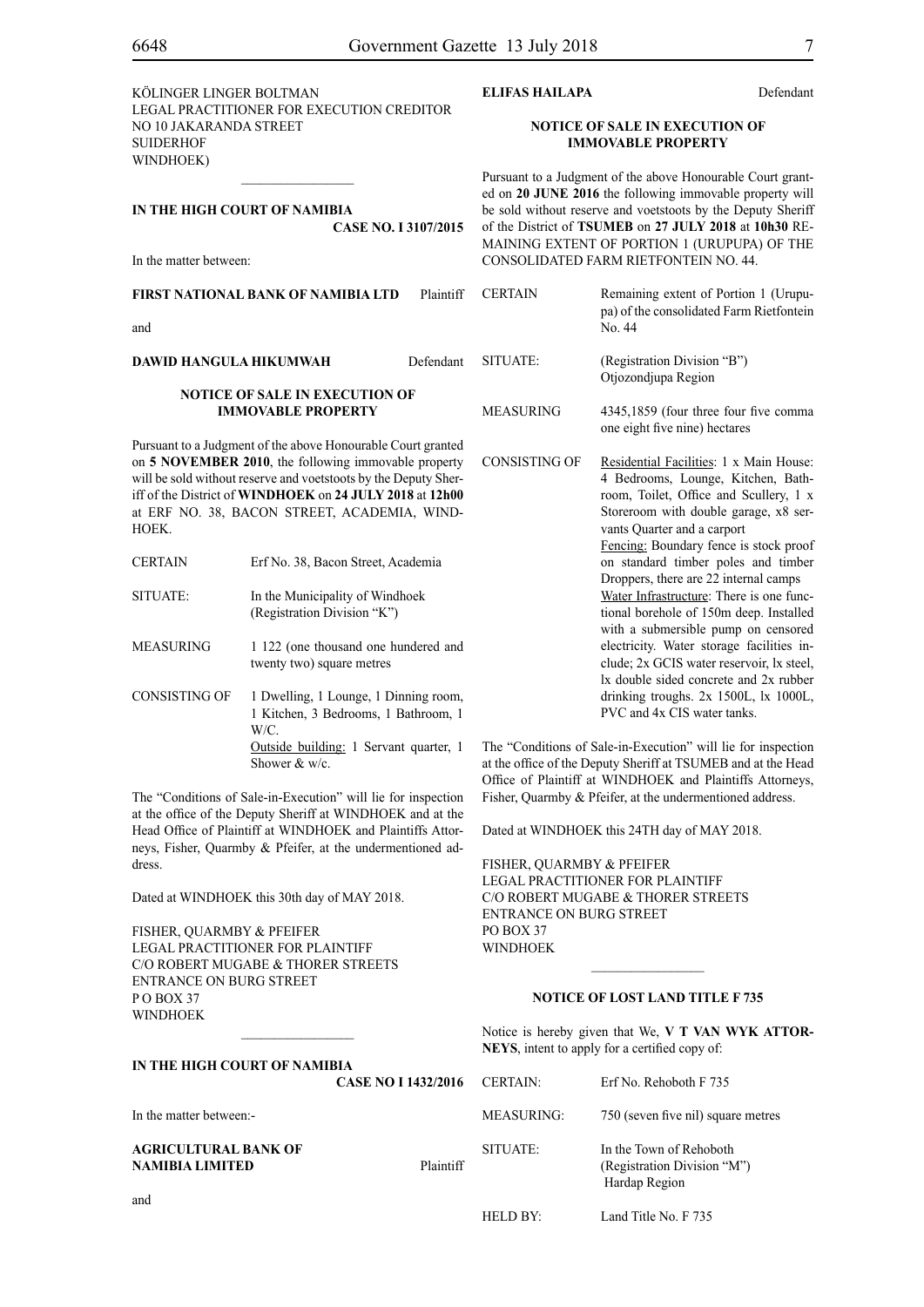The Property of: Estate late HENDRIK BRAND, hereby Authorized by Magrieta Johanna Brand in her capacity as Executrix.

All persons who object to the issue of such copy are. Hereby required to lodge their objections with the registrar within three weeks from the last publication of this notice.

DATED AT REHOBOTH this 6th July 2018.

V.T. van Wyk Attorneys P.O. Box 4953 **REHOBOTH** 

# **NOTICE OF LOST LAND TITLE NO. Reg 78/87**

 $\overline{\phantom{a}}$  , where  $\overline{\phantom{a}}$ 

Notice is hereby given that I, **Anna Maria van Wyk** intend to apply for a certified copy of:

| <b>CERTAIN:</b>  | Erf 443, Block F      |
|------------------|-----------------------|
| MEASURING:       | $858 \text{ m}^2$     |
| SITUATE:         | Rehoboth              |
| DATED:           | 9 February 1987       |
| the property of: | Margrietha Diergaardt |

All persons who object to the issue of such copy are hereby required to lodge their objections in writing with the Registrar within three weeks from the publication of this notice.

Dated at Windhoek this 4th day of July 2018.

A. M. van Wyk p.o. box 1859 **WINDHOEK** 

## **NOTICE OF LOST LAND TITLE NO. Reg 55/96**

 $\frac{1}{2}$ 

Notice is hereby given that I, **Herman van Wyk** intend to apply for a certified copy of:

| <b>CERTAIN:</b>   | Farm Kanaus South No. 336 |
|-------------------|---------------------------|
| <b>MEASURING:</b> | 2700,0005 hectares        |
| SITUATE:          | <b>Rehoboth District</b>  |
| DATED:            | 19 March 1996             |
| the property of:  | Herman van Wyk            |

All persons who object to the issue of such copy are hereby required to lodge their objections in writing with the Registrar within three weeks from the publication of this notice.

 $\frac{1}{2}$ 

Dated at Windhoek this 4th day of July 2018.

H.van Wyk p.o. box 1859 **WINDHOEK** 

# **NOTICE OF LOST LAND TITLE NO. Reg 145/95**

Notice is hereby given that I, **Herman van Wyk** intend to apply for a certified copy of:

| <b>CERTAIN:</b>  | Farm Na-Eis No. 338      |
|------------------|--------------------------|
| MEASURING:       | 234,9681 hectares        |
| SITUATE:         | <b>Rehoboth District</b> |
| DATED:           | 13 April 1995            |
| the property of: | Herman van Wyk           |

All persons who object to the issue of such copy are hereby required to lodge their objections in writing with the Registrar within three weeks from the publication of this notice.

Dated at Windhoek this 4th day of July 2018.

H.van Wyk p.o. box 1859 **WINDHOEK** 

# **NOTICE OF LOST LAND TITLE NO. 476**

Notice is hereby given that I, **Katrina Johanna Mouton** intend to apply for a certified copy of:

| <b>CERTAIN:</b>   | Farm Vingerbreek-Wes No. 476 |
|-------------------|------------------------------|
| <b>MEASURING:</b> | 1347,4600 ha                 |
| SITUATE:          | Rehoboth                     |
| DATED:            | 20 April 1983                |
| the property of:  | Late Adonia Mouton           |

All persons who object to the issue of such copy are hereby required to lodge their objections in writing with the Registrar within three weeks from the publication of this notice.

Dated at Windhoek this 2nd day of July 2018.

K. J. MOUTON p.o. box 50313 **BACHBRECHT WINDHOEK** 

# **THE ALIENS ACT, 1937 NOTICE OF INTENTION OF CHANGE OF SURNAME**

 $\frac{1}{2}$ 

I, **Estella shikongo**, residing at House No. 81, Nuwuseb Street, Ozondje, Omaruru and employed as a teacher (HOD), intend applying to the Minister of Home Affairs for authority under section 9 of the Aliens Act, 1937, to assume the surname **shikongo-kozonguizi** for the reasons that I want to keep both surnames since I want to keep my father's legacy and also to submit to my husband by carring his surname.

I previously bore the name **Estella shikongo.**